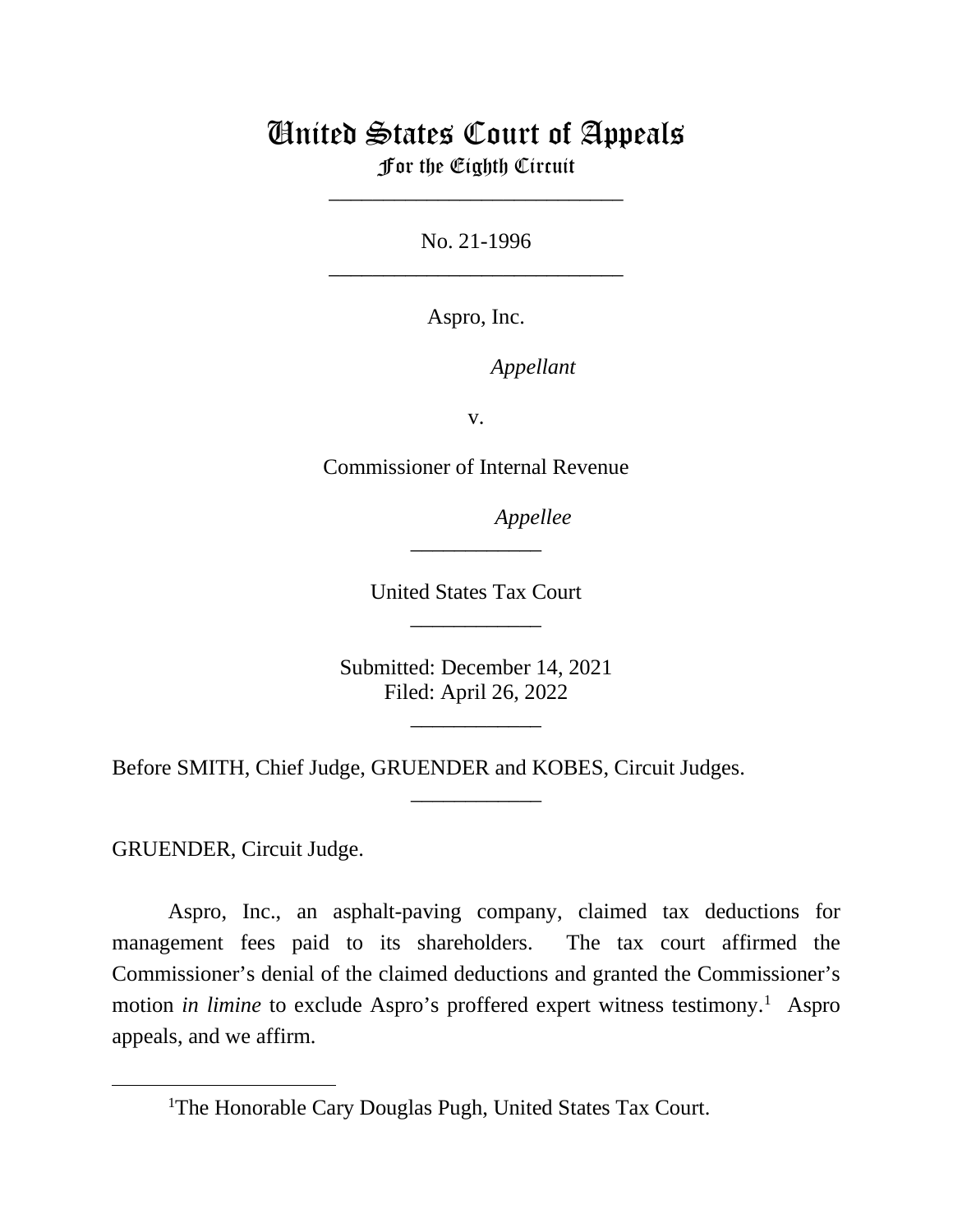Aspro, Inc. is an asphalt-paving company in Waterloo, Iowa. It is incorporated under Iowa law and treated as a subchapter C corporation for federal income-tax purposes. Between 2012 and 2014, the relevant years, Aspro stock was held by: Milton Dakovich, the president of Aspro; Jackson Enterprises Corp.; and Manatt's Enterprises, Ltd. Aspro has not paid dividends since the 1970s but, except for one year,<sup>[2](#page-1-0)</sup> has paid its shareholders "management fees" for at least twenty years. In addition to receiving management fees, Dakovich received a salary, director fees, and bonuses for each of the relevant years. There were no written agreements between Aspro and its three shareholders regarding fees paid for management services, nor was there an employment contract between Aspro and Dakovich. Aspro claimed deductions on its tax returns for management fees for tax years 2012 through 2014. The Commissioner denied these deductions on the ground that Aspro failed to establish that it had incurred or paid the management fees for ordinary and necessary business purposes. At the resulting tax-court proceeding, each party proffered expert witnesses. The tax court excluded the testimony of Aspro's experts and sustained the Commissioner's decision denying Aspro's claimed deductions on the ground that the fees were not paid as compensation for services but were instead disguised distributions of corporate earnings. Aspro appeals.

## **II.**

We begin with Aspro's claim that the tax court abused its discretion in excluding the testimony of its experts, Gale Peterson, Jr. and William Kenedy. Peterson is a contractor in the highway-construction industry, and Kenedy is a certified public accountant who specializes in business valuation. They each opined that the management fees were paid for valuable services that were actually performed. We review the tax court's decision to exclude expert testimony for an

<span id="page-1-0"></span><sup>&</sup>lt;sup>2</sup>The exception is 2010, the year Aspro invested \$4 million to buy a new asphalt plant. Because of this, "in order to help Aspro with her cash flow," no management fees were paid.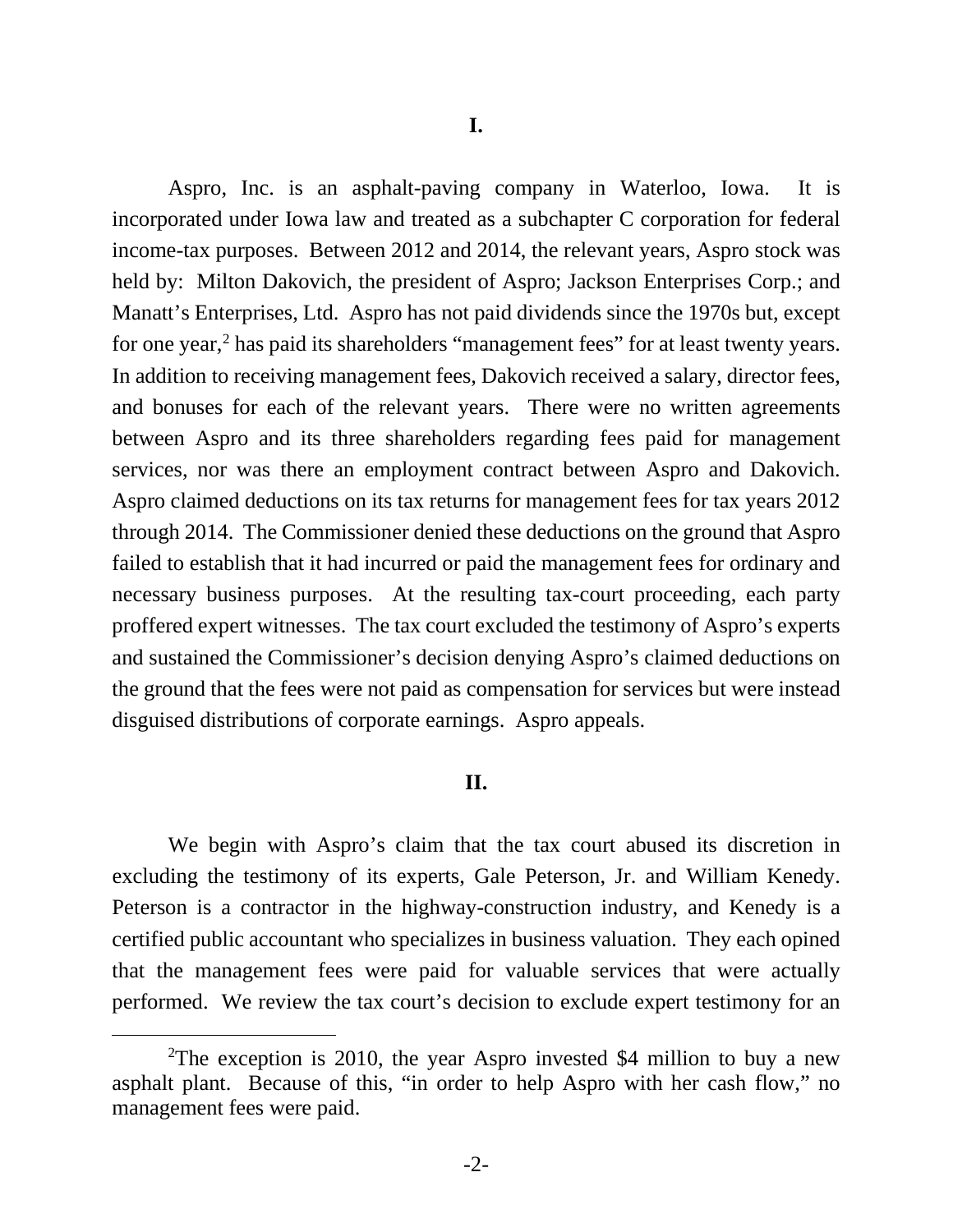abuse of discretion. *See Polack v. Comm'r*, 366 F.3d 608, 612 (8th Cir. 2004). Expert testimony is admissible only when the expert's specialized knowledge "help[s] the trier of fact to understand the evidence or to determine a fact in issue." Fed. R. Evid. 702(a). The expert's specialized knowledge must be "based on sufficient facts or data," be "the product of reliable principles and methods," and demonstrate that "the expert has reliably applied the principles and methods to the facts of the case." Fed. R. Evid. 702(b)-(d). "Speculative testimony should not be admitted." *Junk v. Terminix Int'l Co.*, 628 F.3d 439, 448 (8th Cir. 2010).

The tax court did not abuse its discretion in excluding the testimony of Peterson. His expert testimony would not help the trier of fact understand the evidence or determine a fact in issue. *See* Fed. R. Evid. 702(a). The tax court correctly found that Peterson's "report does not offer an opinion as to the value of the various services at issue in this case nor does he apply scientific principles and methods." Instead, as the tax court found, Peterson relied only on his personal "experience working for Aspro and his knowledge of [the] shareholders' reputation in the industry[] [in concluding] that the services [the shareholders] provided to [Aspro] were valuable." This does not demonstrate that Peterson "employ[ed] in the courtroom the same level of intellectual rigor that characterizes the practice of an expert in the relevant field." *See Kumho Tire Co., Ltd. v. Carmichael*, 526 U.S. 137, 152 (1999). The tax court did not abuse its discretion when it excluded Peterson's testimony. *See United States v. Strong*, 826 F.3d 1109, 1115 (8th Cir. 2016) (holding that "expert-witness testimony was properly excluded" because "it was not helpful as required by Rule 702").

Nor did the tax court abuse its discretion in excluding the testimony of Kenedy. As the tax court noted, Kenedy did not "articulate what principles and methods he used, if any, to conclude that 'valuable services' were provided." We agree with the tax court that Kenedy's report "merely summarizes the facts in a light favorable to [Aspro], advocates for [Aspro's] position, criticizes [the Commissioner's] position, and makes statements regarding the law." Revealingly, Kenedy admitted that his findings were "[b]ased on [a] lack of documentation and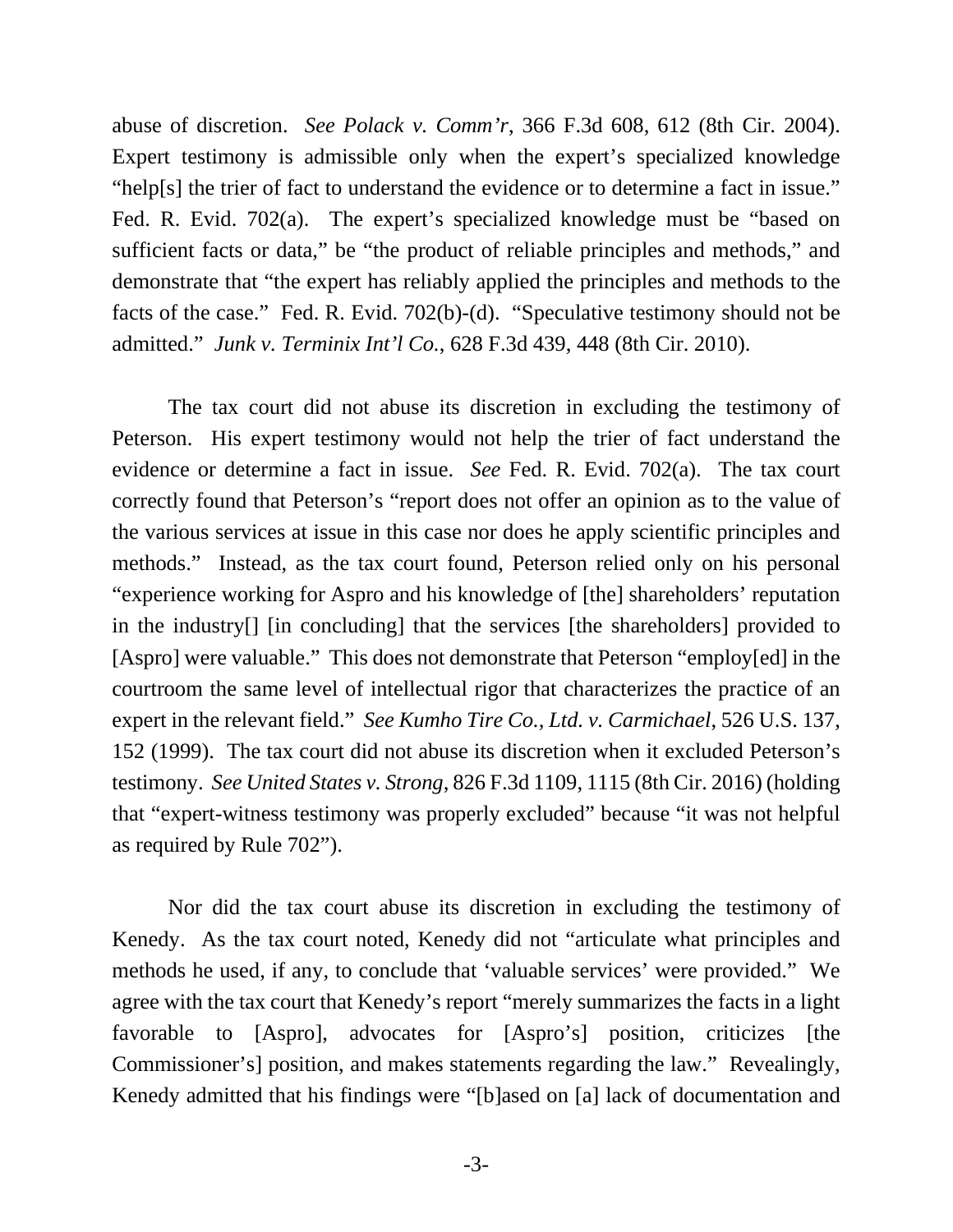lack of a scientific method to assess the value" of the services. As the tax court suggests, this is an indication that his conclusions are based on personal belief rather than an expert analysis. *See Long v. Cottrell, Inc.*, 265 F.3d 663, 669 (8th Cir. 2001). Therefore, the tax court did not abuse its discretion in excluding Kenedy's testimony. *See Ackerman v. U-Park, Inc.*, 951 F.3d 929, 933 (8th Cir. 2020) ("In the absence of any record evidence that [the expert] used reliable principles and methods or applied them reasonably to the facts of this case to form his opinion . . . [, t]he district court did not abuse its considerable discretion in excluding [the] expert opinion.").

#### **III.**

Next, we consider Aspro's challenge to the tax court's holding that none of the management fees paid by Aspro was deductible because they were instead disguised distributions of profits. *See United States v. Ellefsen*, 655 F.3d 769, 779 (8th Cir. 2011) (explaining that distributions of profits are not deductible). Whether payments made to shareholders are distributions of profits rather than compensation for services is a factual determination. *Heil Beauty Supplies, Inc. v. Comm'r*, 199 F.2d 193, 194-95 (8th Cir. 1952). We review the tax court's factual determinations for clear error and "must affirm unless left with a conviction that the tax court has committed a mistake." *Keating v. Comm'r*, 544 F.3d 900, 903 (8th Cir. 2008). We consider all the facts and circumstances when determining whether the compensation paid to a corporation's shareholders is actually a distribution of profits. *See Heil Beauty Supplies*, 199 F.2d at 195; *Charles Schneider & Co. v. Comm'r*, 500 F.2d 148, 151 (8th Cir. 1974). Aspro bore the burden of proving its entitlement to the deductions. *See* T.C.R. 142(a)(1).

Corporations must pay federal income tax on their taxable income, 26 I.R.C. § 11(a), which is gross income less allowable deductions, § 63(a). Under § 162(a)(1), deductions are allowed for expenses that are "ordinary and necessary" in carrying on a trade or business, including "reasonable allowance for salaries or other compensation for personal services actually rendered." "Ordinary has the connotation of normal, usual, or customary," and describes expenses arising from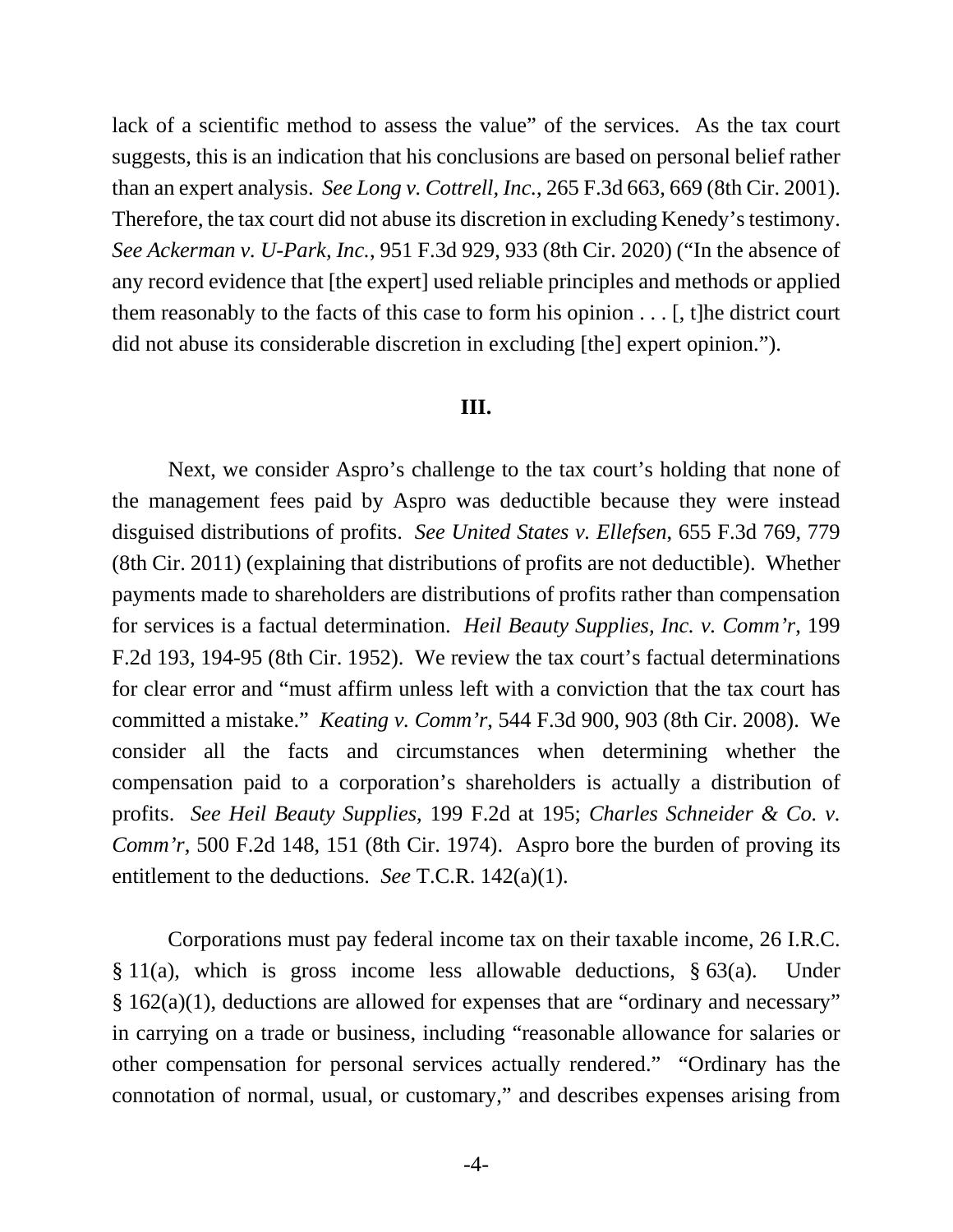transactions "of common or frequent occurrence in the type of business involved." *Deputy v. du Pont*, 308 U.S. 488, 495 (1940). Necessary means appropriate and helpful to the development of the business. *See Comm'r v. Heininger*, 320 U.S. 467, 471 (1943); *Welch v. Helvering*, 290 U.S. 111, 113 (1933).

"As the language of  $\S 162(a)(1)$  suggests, a deduction may be made if salary is both (1) 'reasonable' and (2) 'in fact payments purely for services.'" *David E. Watson, P.C. v. United States*, 668 F.3d 1008, 1018 (8th Cir. 2012) (quoting Treas. Reg. § 1.162–7(a)); *see also Wy'East Color Inc. v. Comm'r*, 71 T.C.M. (CCH) 2501, 1996 WL 119492, at \*6 (1996) ("A taxpayer may deduct payments for management services under section 162 if the payments are for services actually rendered and are reasonable in amount."). "Usually, courts only need to examine the first prong," although "in the rare case where there is evidence that an otherwise reasonable compensation payment contains a disguised dividend, the inquiry may expand into compensatory intent apart from reasonableness." *David E. Watson*, 668 F.3d. at 1018 (brackets omitted). However, "[t]he inquiry into reasonableness is a broad one and will, in effect, subsume the inquiry into compensatory intent in most cases." *Id*. In general, reasonable compensation is limited to "such amount as would ordinarily be paid for like services by like enterprises under like circumstances." Treas. Reg. § 1.162-7(b)(3); *see also Home Interiors & Gifts, Inc. v. Comm'r*, 73 T.C. 1142, 1155-56 (1980).

"[C]orporations are not allowed a deduction for dividends paid to the shareholders," *Ellefsen*, 655 F.3d at 779, including distributions that are disguised as compensation. Treas. Reg. § 1.162-7(b)(1); *Charles Schneider*, 500 F.2d at 152- 53. Compensation paid by the corporation to shareholders is closely scrutinized to make sure the payments are not disguised distributions. *Heil Beauty Supplies*, 199 F.2d at 194 ("Any payment arrangement between a corporation and a stockholder . . . is always subject to close scrutiny for income tax purposes, so that deduction will not be made, as purported salary, rental or the like, of that which is in the realities of the situation an actual distribution of profits.").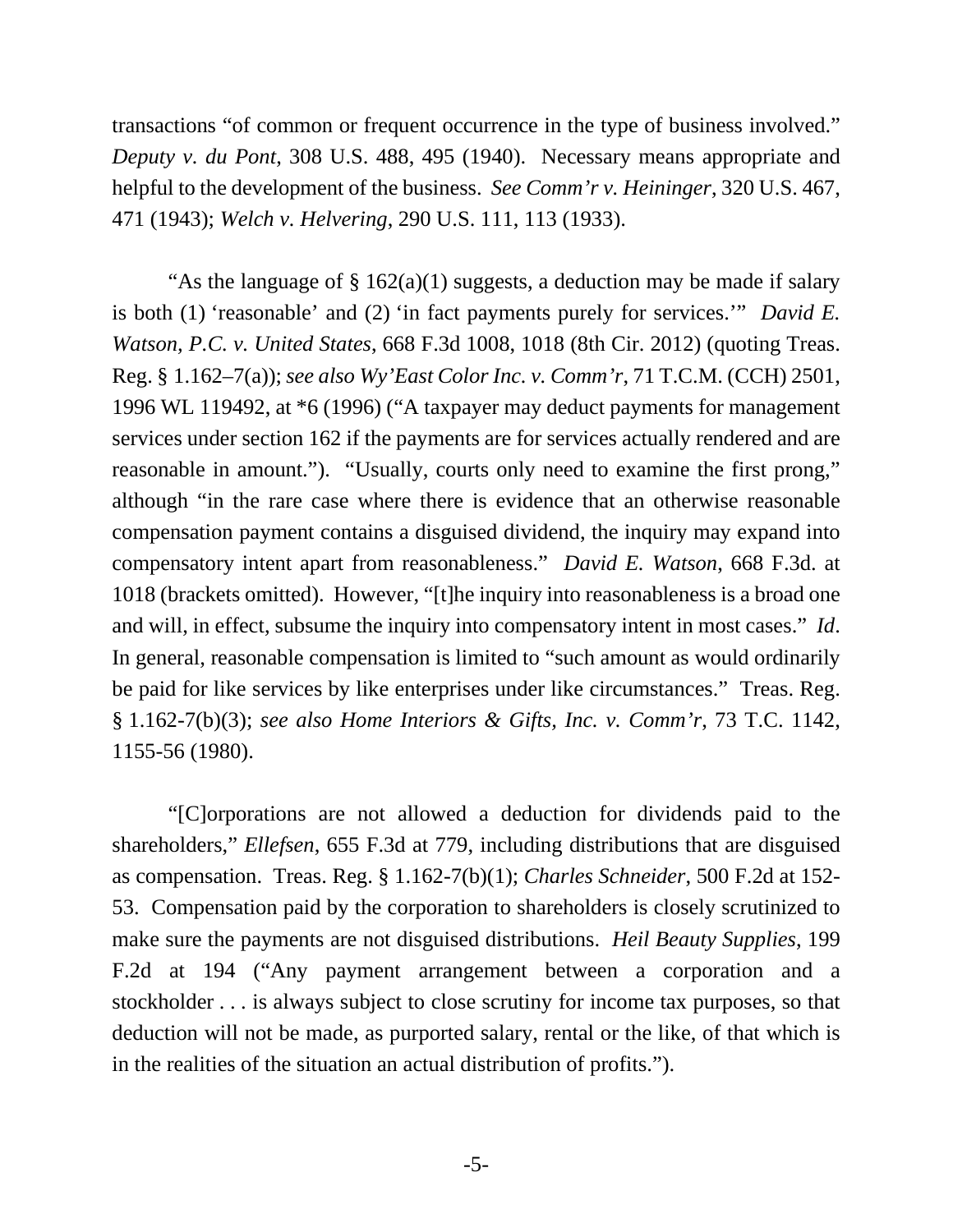Here, even though Aspro argued that at least a portion of the management fees it paid were reasonable, we conclude that the tax court did not clearly err in finding that Aspro failed to meet its burden to show that any of the management fees paid to Jackson Enterprises Corp. and Manatt's Enterprises, Ltd. were reasonable. *See*  T.C.R. 142(a)(1); *Home Interiors*, 73 T.C. at 1155-56. Aspro did not present evidence showing what "like enterprises under like circumstances" would ordinarily pay for like management services. *See* Treas. Reg. § 1.162-7(b)(3). It also did not quantify the value of the management services provided, nor did it show that similar companies would pay that amount for similar services. Contrary to Aspro's assertion, the Commissioner's expert Ken Nunes did not concede that "Jackson Enterprises and Manatt's Enterprises provided valuable services to Aspro to support Aspro's management fee payments." Nunes's conclusion that the services had some value was based upon testimony claiming that Jackson Enterprises and Manatt's Enterprises actually provided services to Aspro; he conducted no analysis on whether the services were actually provided. As the tax court noted, Aspro produced no written management-services agreement or other documentation of a service relationship between Aspro and either entity, no evidence of how Aspro determined the amount of the management fees, and no evidence that either entity billed Aspro or sent invoices for any services performed for Aspro. *See ASAT, Inc., v. Comm'r*, 108 T.C. 147 (1997) (holding that the taxpayer was not entitled to deduct consulting fees where there were no written agreements, no documentation providing how the management fees were calculated, and billing invoices containing almost no details); *Fuhrman v. Comm'r*, 102 T.C.M. (CCH) 347 2011-236, 2011 WL 4502290, at \*2-3  $(same).<sup>3</sup>$  $(same).<sup>3</sup>$  $(same).<sup>3</sup>$ 

<span id="page-5-0"></span><sup>&</sup>lt;sup>3</sup>Although closely held companies "often act informally, with decisions not being documented in writing," *see Int'l Cap. Holding Corp. v. Comm'r*, 83 T.C.M. (CCH) 1586, 2002 WL 826553, at \*10 (2002), taxpayers claiming deductions should keep records "sufficient to establish" whether such person is liable for a deduction, *see* Treas. Reg. § 1.6001-1(a); I.R.C. § 6001; *Erickson v. Comm'r*, 937 F.2d 1548, 1552 (10th Cir. 1991) ("It is well established that taxpayers are required to keep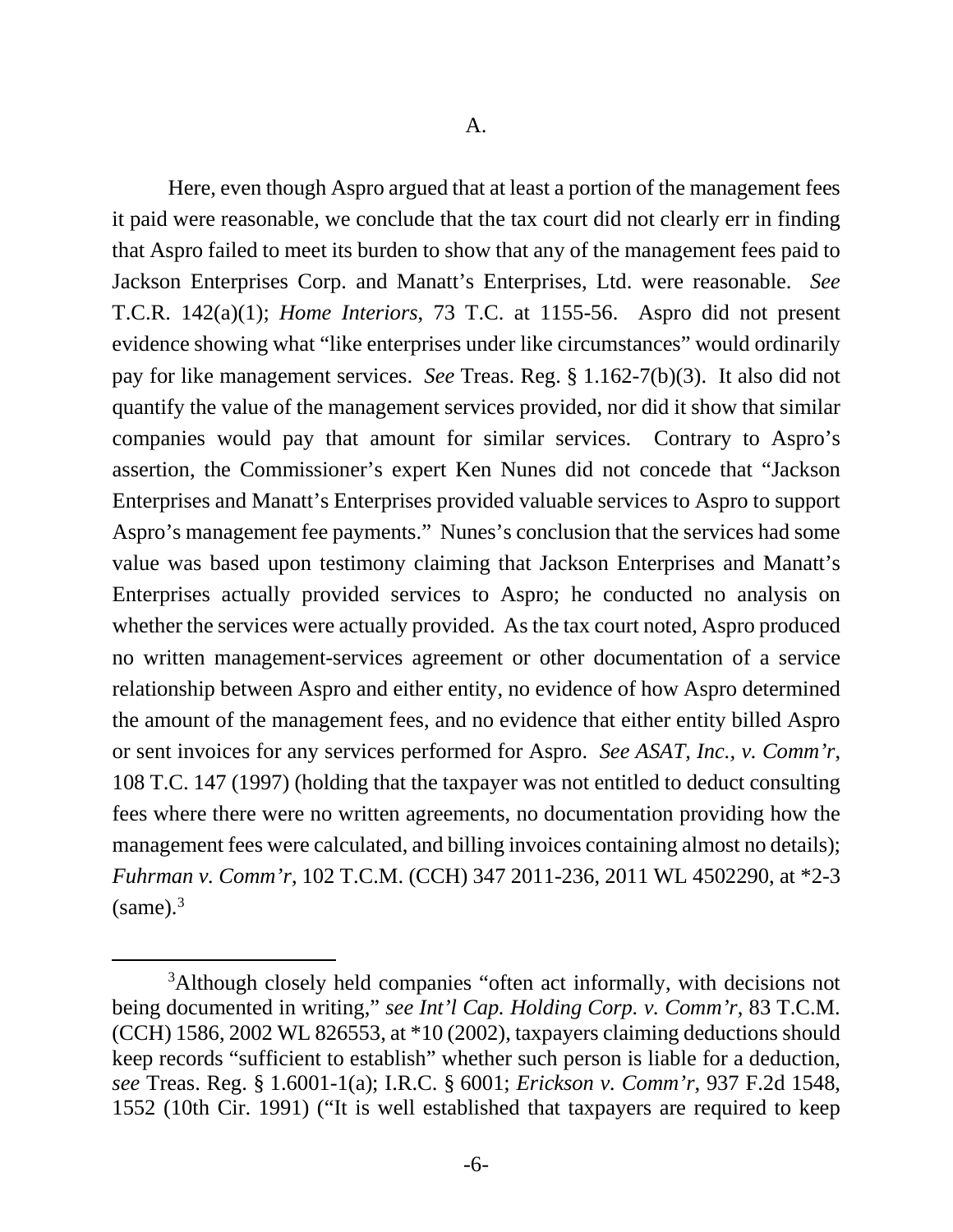Further, we agree with the tax court that the management fees paid by Aspro to Jackson Enterprises Corp. and Manatt's Enterprises, Ltd. were not purely for services rendered and were instead disguised distributions of profits. *See David E. Watson*, 668 F.3d. at 1019. Aspro has made no dividend distributions since the 1970s but has paid management fees every year but one for twenty years. *See Paul E. Kummer Realty Co. v. Comm'r*, 511 F.2d 313, 315 (8th Cir. 1975) ("[T]he absence of dividends to stockholders out of available profits justifies an inference that some of the purported compensation really represented a distribution of profits as dividends."); *Charles Schneider*, 500 F.2d at 153 ("Perhaps most important [in identifying disguised distributions] is the fact that no dividends were ever paid by any of these companies during [this time], even though they enjoyed consistent profits and immense success in the industry."). And Aspro has also paid management fees in amounts roughly proportional to the ownership interests of the stockholders. Jackson Enterprises Corp. and Manatt's Enterprises, Ltd. each owned forty percent of Aspro's stock, and each received forty-three percent of the total management fees paid in 2012, forty-six percent in 2013, and forty-four percent in 2014. *See Paul E. Kummer*, 511 F.2d at 316 (suggesting that payments to shareholders that were "almost identical" to their ownership interest indicated disguised distributions); Treas. Reg. § 1.162-7(b)(1) (stating that a disguised distribution is likely where "excessive payments correspond or bear a close relationship" to ownership interests); *RTS Inv. Corp. v. Comm'r*, 53 T.C.M. (CCH) 171, *aff'd*, 877 F.2d 647 (8th Cir. 1989) (per curiam). The tax court correctly found that Aspro had a "process of setting management fees [that] was unstructured and had little if any relation to the services performed" and "had relatively little taxable income after deducting the management fees," and Aspro does not dispute that it paid the management fees as lump sums at the end of the tax year even though many of the services that Aspro claims justified the management fees were performed throughout the year. *See Nor-Cal Adjusters v. Comm'r*, 503 F.2d 359, 362-63 (9th Cir. 1974) (affirming in a disguised-distribution context the tax court's reliance on

adequate records or books from which their correct tax liability may be determined.").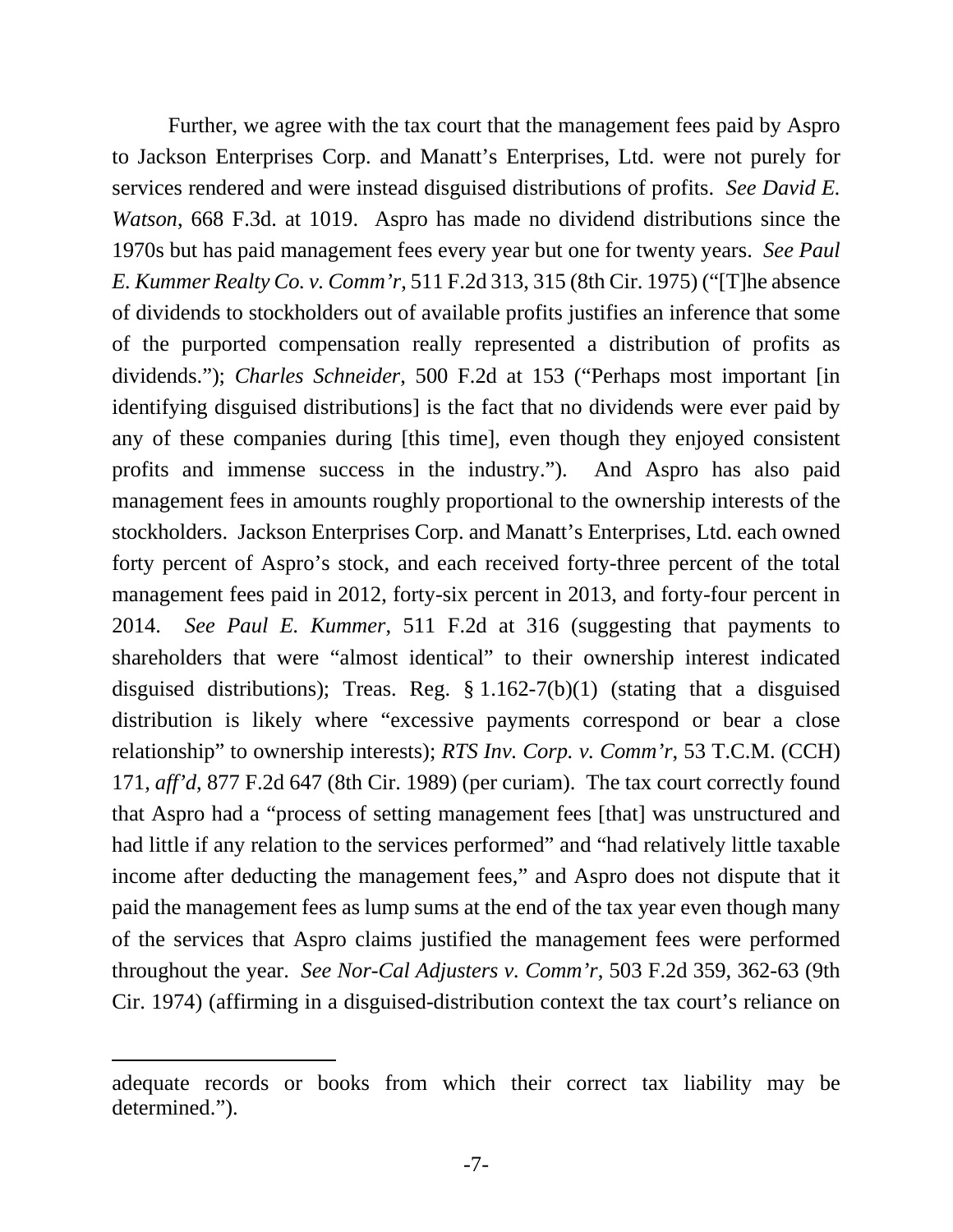factors including an unstructured process of setting shareholder compensation, consistently negligible taxable income, and lump-sum payments to shareholders). Therefore, the tax court did not clearly err in concluding that the management fees paid to Jackson Enterprises Corp. and Manatt's Enterprises, Ltd. were nondeductible because Aspro failed to carry its burden of showing that the fees were reasonable and purely for services.

## B.

Next we turn to whether the management fees paid by Aspro to Dakovich were deductible, which requires that the fees be reasonable and in fact payments purely for services. [4](#page-7-0) *See David E. Watson*, 668 F.3d at 1018. We conclude that the tax court did not clearly err in finding that Aspro failed to meet its burden to show that the management fees paid to Dakovich "would ordinarily be paid for like services by like enterprises under like circumstances." *See* Treas. Reg. § 1.162- 7(b)(3); *Home Interiors*, 73 T.C. at 1155-56. Aspro did not present evidence showing what similar companies under like circumstances would pay as management fees (over and above salary and bonuses) to an employee like Dakovich for the same type of management services. It also did not quantify the value of the management services he provided, nor did it show that like enterprises would pay that amount for them. In fact, the Commissioner's expert said the exact opposite. Nunes, an expert in valuing compensation arrangements, reviewed deposition transcripts about the services Dakovich provided to Aspro and determined the amount of reasonable compensation that a comparable enterprise would have to pay in the marketplace for the services described in the depositions. He concluded that Dakovich's salary and bonus exceeded the industry average and median by a substantial margin and that management fees in addition to the salary and bonus

<span id="page-7-0"></span><sup>&</sup>lt;sup>4</sup>Aspro also paid Dakovich a salary, director fees, and bonuses in the relevant years. Only the deductibility of the management fees is at issue here.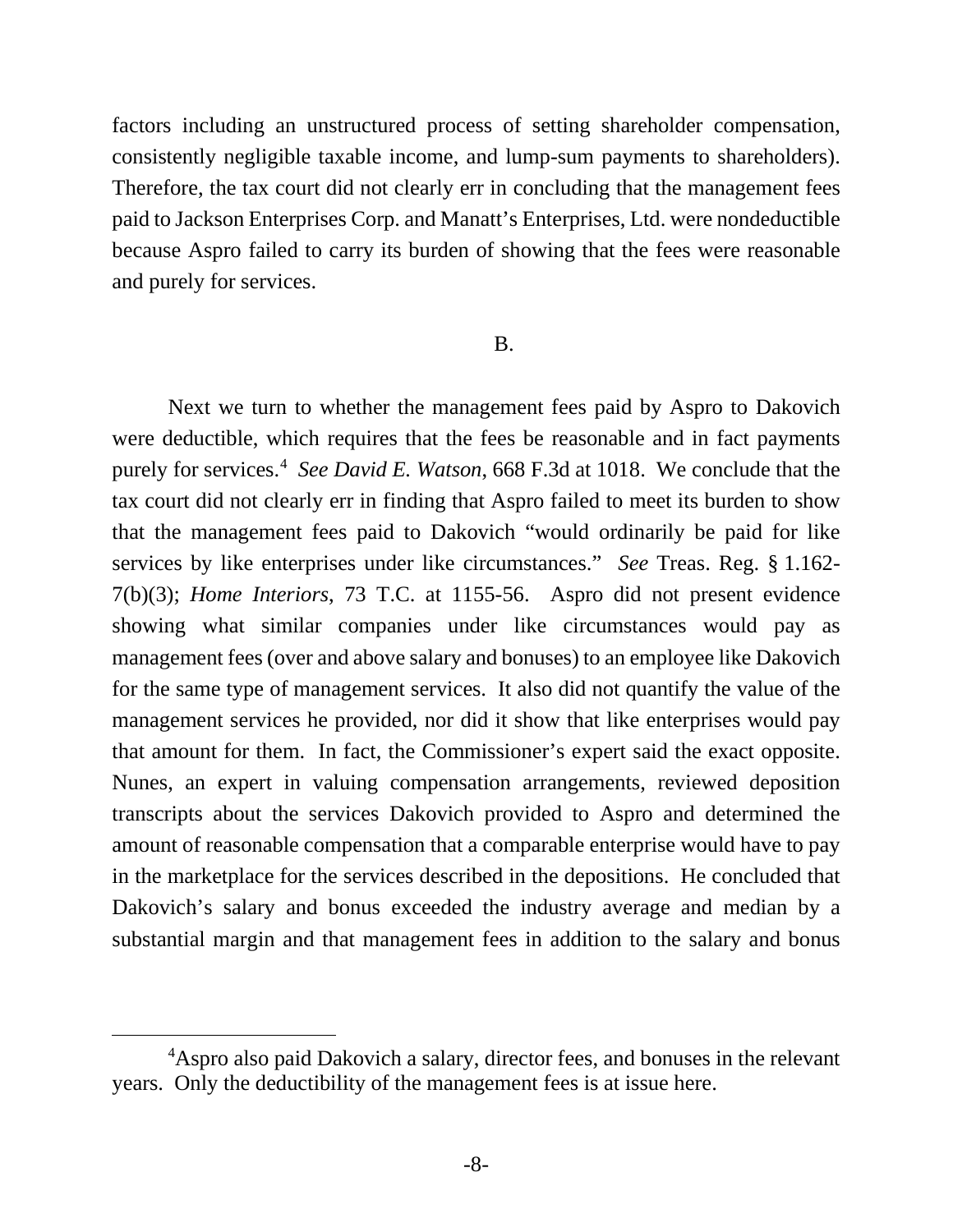were not reasonable.<sup>[5](#page-8-0)</sup> When Nunes added Dakovich's excess compensation per year to his management fees, his share of the total management fees over the three years at issue was twenty-two percent, closely aligning with his twenty-percent ownership interest in Aspro; the other two shareholders each received thirty-nine percent, which closely aligned with their approximately forty-percent-each ownership interest in Aspro.

To determine whether compensation paid to a shareholder-employee is reasonable, courts consider factors enumerated in *Charles Schneider*, 500 F.2d at 151-52.<sup>[6](#page-8-1)</sup> No single factor is dispositive; rather, the court is to base its decision on a careful consideration of applicable factors in light of the relevant facts. *See Mayson Mfg. Co. v. Comm'r*, 178 F.2d 115, 119 (6th Cir. 1949). Because the factors in isolation offer insufficient guidance on their application, we view them in the context of the list as a whole. Factors discussed in *Charles Schneider* strengthen our conclusion that the tax court did not clearly err, including "the absence of profits

<span id="page-8-0"></span><sup>&</sup>lt;sup>5</sup>Aspro argues that Dakovich's compensation should be calculated as an estimate of his annual hours multiplied by the Commissioner's "concession" that Dakovich's time was worth \$200 per hour. However, Aspro's argument misinterprets Nunes's testimony. The \$200-per-hour figure represents the market rate a company would have to pay a professional firm to purchase equivalent senior level services. It includes direct compensation and benefits for the executive; the overhead costs of the firm, such as its costs of recruiting temporary staff; and its profits. Because of this, the figure includes a fifty-eight percent markup from what Nunes considered reasonable compensation for a senior-level professional comparable to Dakovich. Nunes testified that if Aspro planned to hire a similar person directly as an employee, which Dakovich was, the compensation paid would be \$128 per hour.

<span id="page-8-1"></span><sup>6</sup> Contrary to Aspro's argument, the tax court properly did not consider these factors with regard to the management fees paid to Jackson Enterprises Corp. and Manatt's Enterprises, Ltd. because the factors apply to the reasonableness of an employee's compensation. *Charles Schneider*, 500 F.2d at 151-52. We have never applied the *Charles Schneider* factors to a nonemployee. *See, e.g., David E. Watson*, 668 F.3d at 1016-1017; *Paul E. Kummer*, 511 F.2d at 314-15; *RTS Inv. Corp.*, 877 F.2d at 348-49.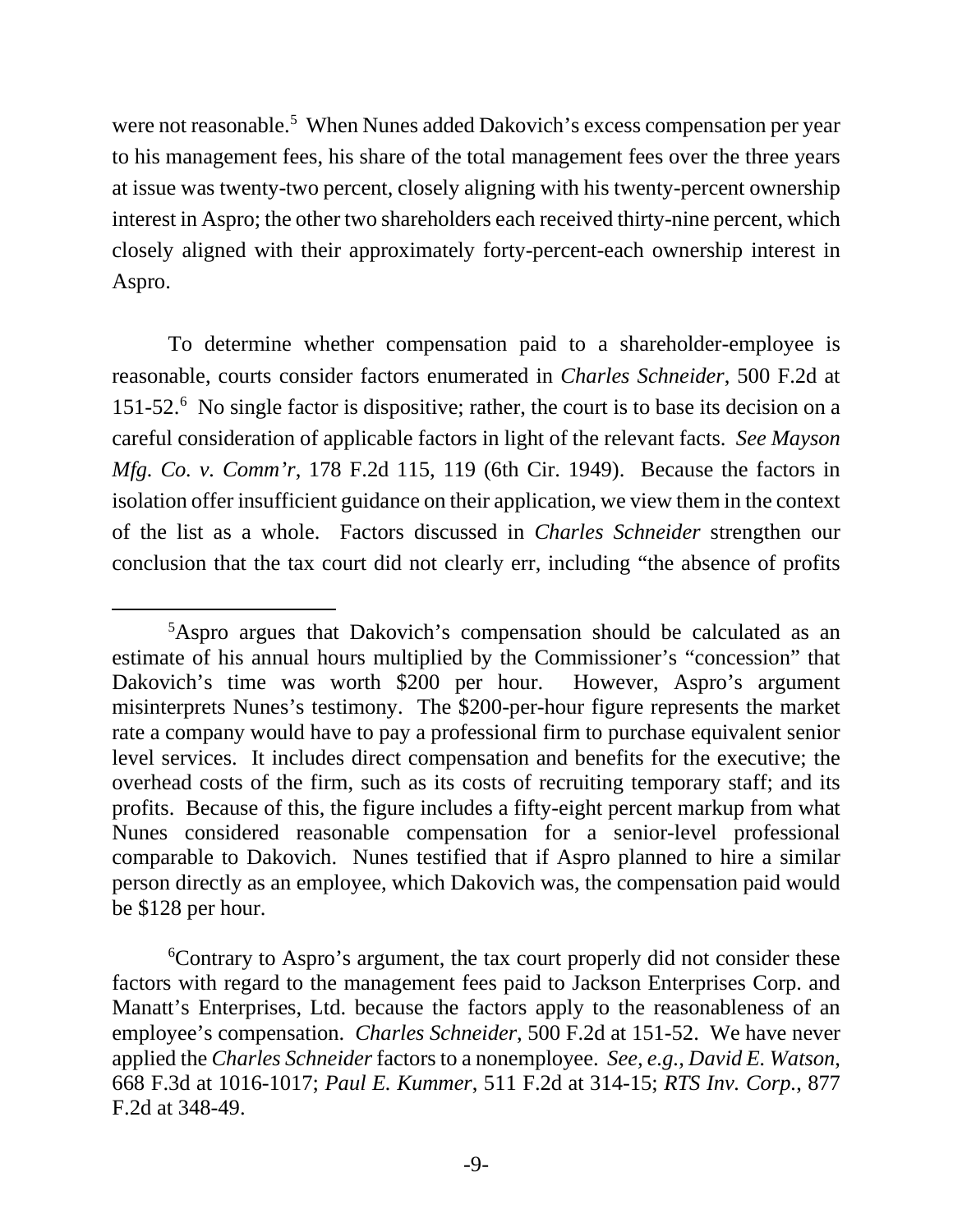paid back to the shareholders as dividends"; "the nature, extent and scope of the employee's work"; and "a most significant factor," "the prevailing rates of compensation for comparable positions in comparable concerns." *See Charles Schneider*, 500 F.2d at 152-54*.*

Aspro has not paid any dividends to stockholders since the 1970s, but regularly pays management fees. This "justifies an inference that . . . the purported compensation really represents a distribution of profits." *See id*. at 153. To the extent that it exists in the record, Aspro's explanation is vague as to the "nature, extent and scope" of Dakovich's work for which he earned management fees, as opposed to the work he performed to earn his salary and bonus. *See id*. at 152. Explanations for why Dakovich earned the management fees included that it was "to compensate [him] for a job well done, basically" and that he is an "influential contractor" in the industry. A director of Aspro during the relevant time period was not "aware of a separation of duties that would relate [Dakovich's] salary versus management fees." In fact, not even Dakovich was able to explain what he did to earn the management fees. As stated above, Nunes concluded that Dakovich's compensation exceeded the prevailing rates of compensation paid to those in similar positions in comparable companies within the same industry. True, as the tax court acknowledged, Dakovich's qualifications (decades of experience, wide-ranging management duties, long hours worked) may have weighed in favor of the reasonableness of his compensation. *See Wagner Constr., Inc. v. Comm'r*, T.C.M. (RIA) 2001-160, 2001 WL 739234, at \*22 (2001) (stating that an employee's superior qualifications may justify high compensation for his services). Nonetheless, in light of the countervailing factors, we conclude that the tax court did not clearly err in finding that Aspro had not met its burden of showing that management fees paid to Dakovich were reasonable.

Furthermore, the payments made to Dakovich were a disguised distribution and were not purely for services. *See David E. Watson*, 668 F.3d. at 1019. As with Jackson Enterprises Corp. and Manatt's Enterprises, Ltd., Aspro paid the management fees as lump sums at the end of the tax year even though the purported